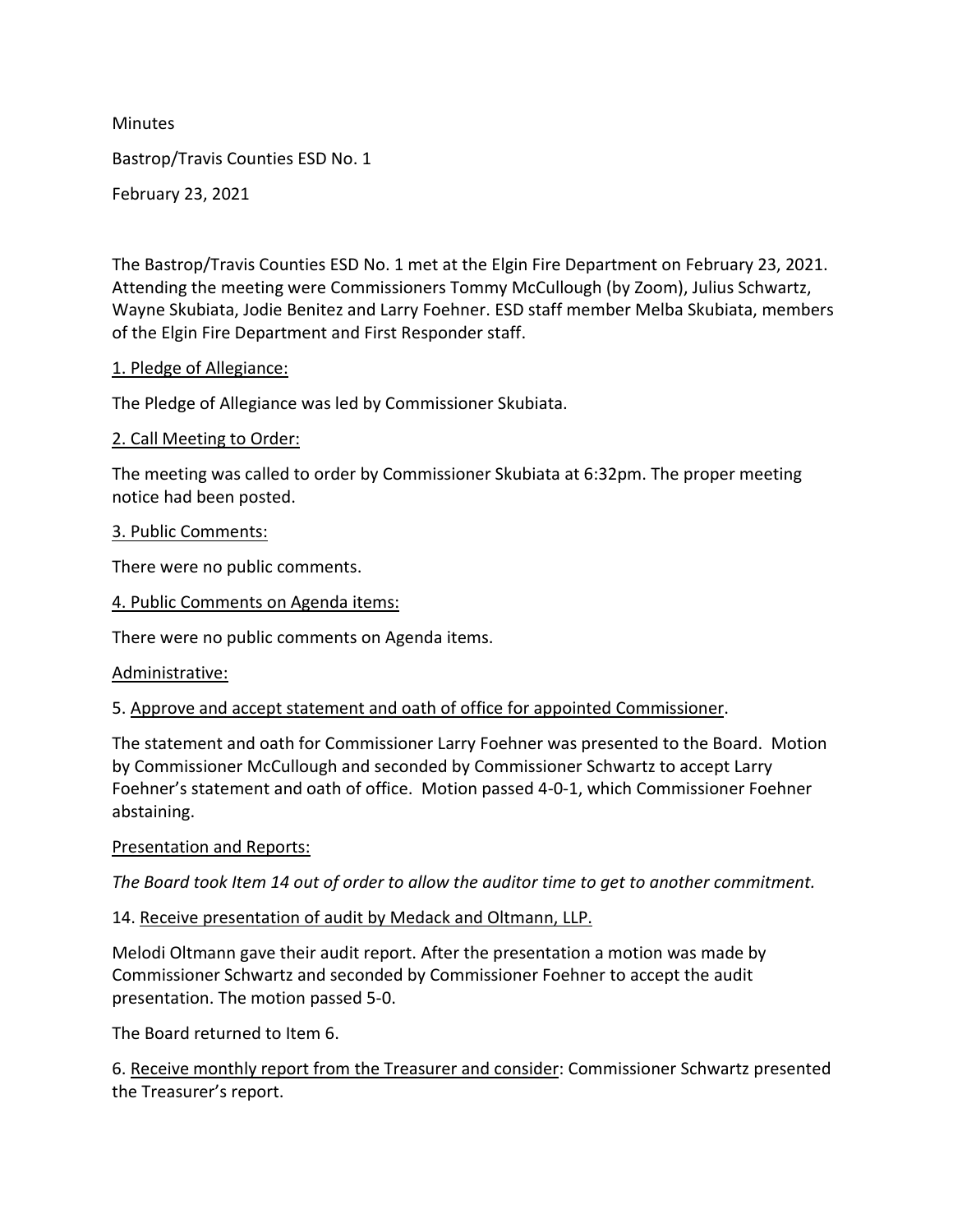(a) Approval of monthly bills and invoices. A motion was made by Commissioner Foehner and seconded by Commissioner McCullough to approve payments of monthly bills and invoices. Motion passed 5-0.

(b) Approval of monthly financial report. The monthly financial report was presented. A motion by Commissioner McCullough seconded by Commissioner Foehner to accept the report as presented. Motion passed 5-0.

(a) <u>Approval of monthly bills and invoices</u>. A motion was made by Commissioner Foehner and<br>seconded by Commissioner McCullough to approve payments of monthly bills and invoices.<br>Motion passed 5-0.<br>(b) <u>Approval of monthly</u> presented by the Admin. Assist. Melba Skubiata for the ESD's budget. Move \$337.50 from Fund Balance to account 400.423 ESD Audit. Move \$7,988.72 from Fund Balance to account 400.1521B Bastrop County Parcels. A motion by Commissioner Schwartz and seconded by Commissioner Foehner to approve both adjustments. Motion passed 5-0. (a) *Naprovar unimumy bins and movorces)*. A motorior was made by Commissioner *Chief Hernandel* by Commissioner *McCullough* to approve payments of monthly bills and invoices.<br>
(b) <u>Approval of monthly financial report</u>. (b) <u>Approval of monthly financial report.</u> The monthly financial report was presented. A motion<br>by Commissioner McCullough seconded by Commissioner Foehner to accept the report as<br>presented. Motion passed 5-0.<br>C) <u>Action </u>

7. Receive monthly report from Elgin Volunteer Fire Department regarding emergency operations, apparatus, response times, call volume, training, management activities and membership.

Interim Chief Henry Hernandez presented report regarding emergency operations, apparatus, requested that the ESD agenda be emailed to the department.

operations, apparatus, response times, call volume, training, management activities and membership.

McDade representation was absent, but a report was sent in. Commissioner Skubiata read McDade's report. 13 calls were responded to for January.

9. Receive monthly report from the First Responder Unit regarding emergency operations, response times, call volume, training, management activities and personnel issues.

First Responder Unit representatives Chris Botello and Marco Martinez presented the EMS report regarding emergency operations, apparatus, response times, call volume, training, management activities and membership. A total of 105 calls were reported for January. Marco also presented items on retirement benefits, and the FR1 vehicle had mechanical issues that were taken care of, but needed more work. They brought up the fact that the next FR1 vehicle should be a 4-wheel vehicle. They also wanted to purchase another handheld 800 radio. They also reported that certification as an Infection Control Officer needed to be taken. Any and all First Responder Organizations in the state are required to have one.

# 10. Receive monthly commissioner activity reports:

Commissioner Skubiata asked a question concerning the new generator for the McDade Fire Station. Commissioner Foehner replied that he had talked with Austin Generator about this. Because of the COVID-19 situation the factory is behind. The transfer switch has been received and the generator will be delivered sometime in mid-March.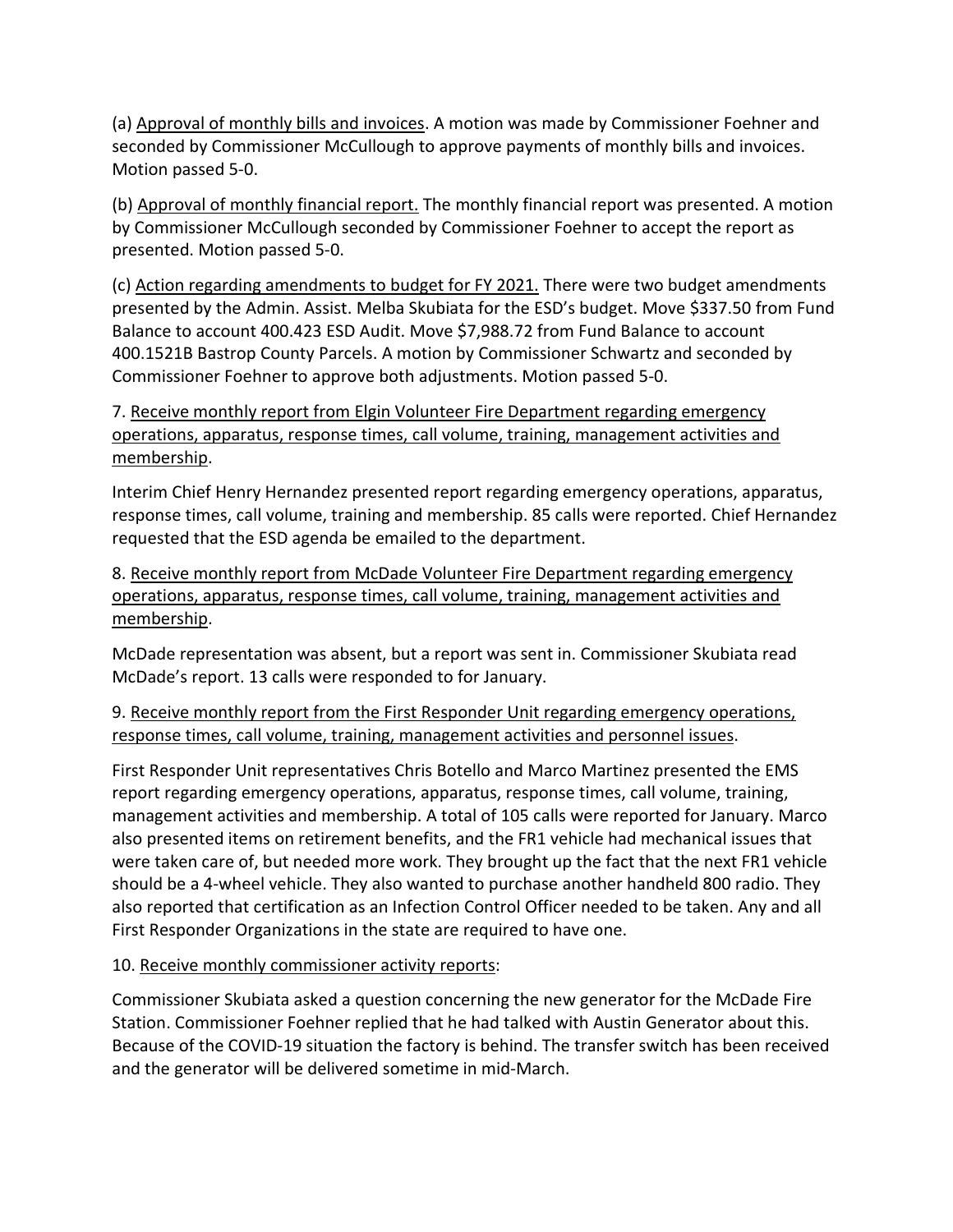Commissioner Foehner talked about getting more ESD caps and shirts for the board. He was advised to see what deal he could work out with the vendor.

## Discussion/Action Items:

11. Discuss and consider approval of minutes for the January 19, 2021 regular meeting.

The minutes for the January 19, 2021 meeting were presented. A motion by Commissioner Schwartz and second by Commissioner Foehner to approve minutes as presented. Motion passed 5-0.

12. Discuss and consider submitting required annual report to the Division of Emergency Management. This item was tabled.

13. Review rraining requirements and compliance status for each commissioner. This item was tabled.

Item 14 was addressed earlier, so the Board skipped to Item 15.

15. Discuss and consider filing of audit with County Commissioners' Court.

The audit report was just received at this meeting so it will be filed with the Bastrop County Commissioners Court as soon as possible.

16. Discuss and consider action on Texas Comptroller Special Purpose District Financial and Tax Reporting Requirements.

It was decided to table this item till the ESD could consult with our lawyers.

# 17. Discuss and consider action to pay off the District's two outstanding loans.

A motion was made by Commissioner Schwartz and seconded by Commissioner McCullough to let Commissioner Schwartz and Commissioner Foehner go to First National Bank and Prosperity Bank on Thursday morning and obtain the payoff amounts for each loan. If the payoff is what we had for balances, then the ESD would cut checks and payoff the loans Thursday. The motion passed 5-0.

# 18. Discuss and consider establishing a bank account for funding a new station and equipment.

It was decided to table this item until the District could consult with the auditor on how to proceed.

### 19. Discuss and consider repair and maintenance of the District's facilities and equipment.

Commissioner Schwartz brought up the high natural gas bill the District had received. It was decided to not set the heater thermostats higher than 60 degrees in the station bay areas.

Discussion was raised as to who had access to the camera security system. The internet connection to the system had been down. It will be decided who will be granted access to the system.